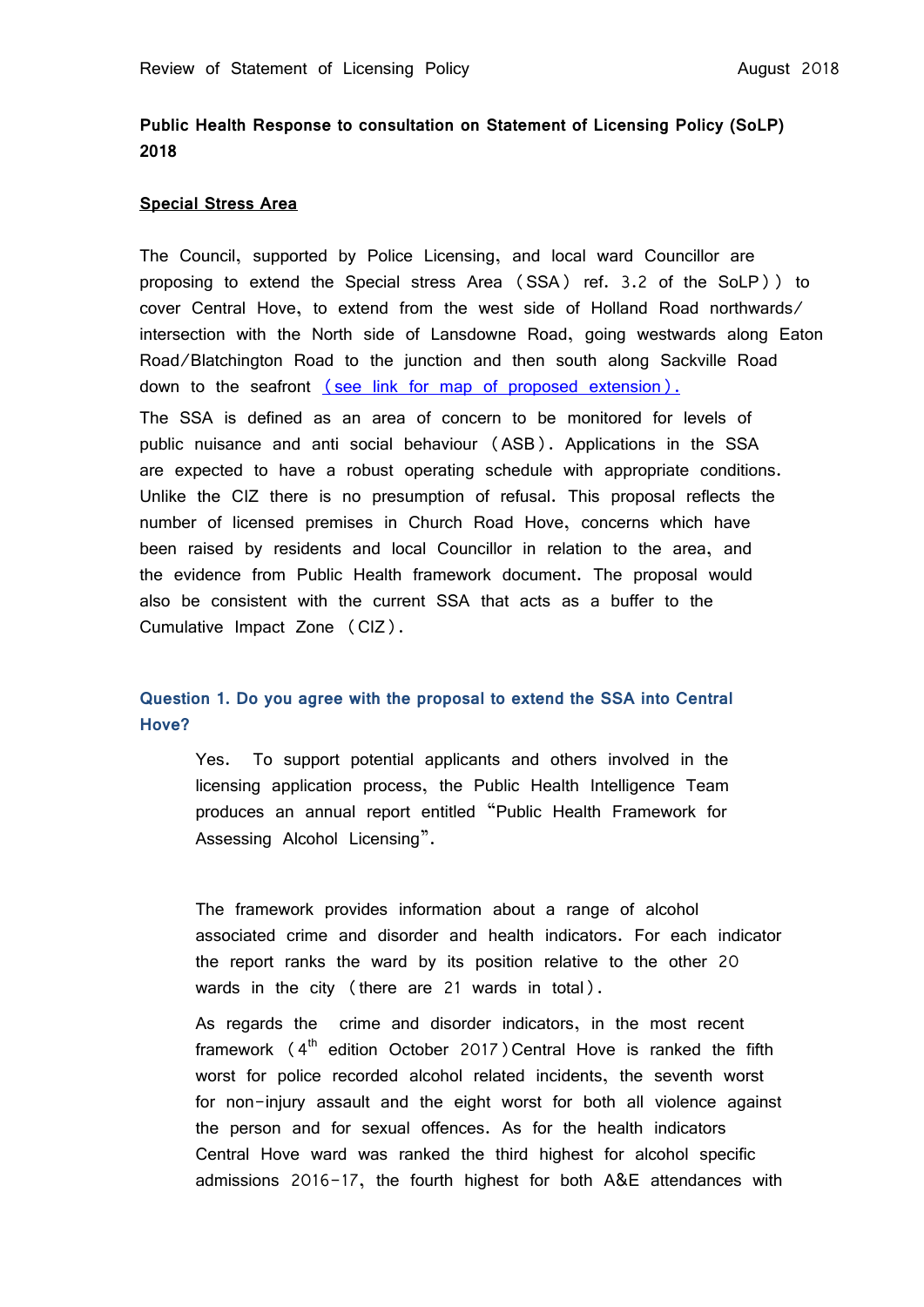a record of alcohol and for alcohol related mortality 2013-15. The ward was ranked the fifth highest for alcohol suspected ambulance call outs and the eighth highest for clients in alcohol treatment.

Based on the above information it is clear that there is already considerable nuisance, crime and disorder from alcohol consumption in Central Hove and hence public health would support the extension of the Special Stress Area to include Central Hove.

#### **Matrix approach in relation to café bars**

The second proposal is regarding the café bar category as described in 3.3.3 of the SoLP and categorised in the matrix (see link to current SoLP where the matrix [is shown on page 16\).](https://www.brighton-hove.gov.uk/sites/brighton-hove.gov.uk/files/Statement%20of%20Licensing%20Policy%202016%2001%2006%2016.pdf)

The Council's Statement of Licensing Policy (SoLP) (paragraph 3.3.3) states:

**Café Bars** - the licensing authority may be prepared to look favourably upon an application for the grant of a licence, subject to the following conditions that will prevent the premises becoming a public house.

- The sale of intoxicating liquor and other beverages shall be waiter/waitress service for consumption by persons seated at tables.
- Substantial food shall be available at all times.

It is suggested that the term "café bars" to define this category of premises is misleading. Officers suggest the term "café" is more appropriate as essentially we are not talking about bars but small food led cafes or delis where alcohol is not the primary activity and the venues do not open late. It is also suggested adding notes to the matrix that this category is defined as "small food led establishments".

The Annual report shows an increase in café bars granted 2017/18 but a big decrease in pubs/clubs. There are considerably more pubs and restaurants in the City compared to café bars. As of March 2018 there were 323 Pubs, bars & nightclubs, 297 Restaurants and 89 café bars. [Please see link to Licensing Committee Report](https://present.brighton-hove.gov.uk/Published/C00000157/M00006680/$$ADocPackPublic.pdf)

Concern has been raised about the increase in café bars granted in the CIZ. Resident's representations to licensing panels have highlighted issues of saturation of licensing premises in the CIZ, particularly the North Laine area,